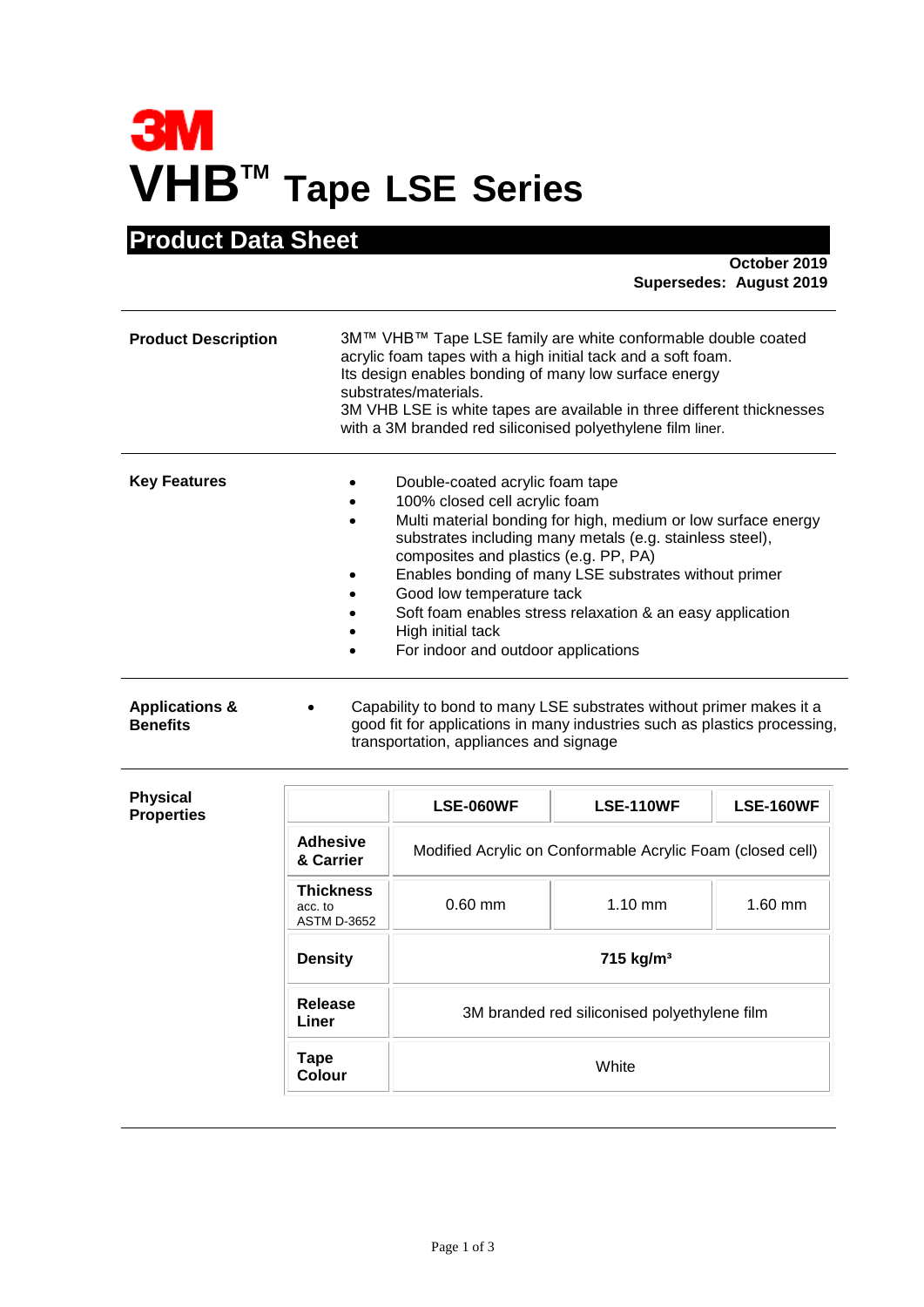| <b>Type</b>                                                                                                                                                                                                                | LSE-060WF                        | <b>LSE-110WF</b>                                                | <b>LSE-160WF</b>                 |
|----------------------------------------------------------------------------------------------------------------------------------------------------------------------------------------------------------------------------|----------------------------------|-----------------------------------------------------------------|----------------------------------|
| 90 ° Peel adhesion to<br>Stainless Steel<br>acc. to ASTM D3330, 90° peel<br>angle @ RT, after 72h @ RT<br>dwell                                                                                                            | 30 N/cm                          | 44 N/cm                                                         | 54 N/cm                          |
| 90 ° Peel adhesion to<br>Polypropylene<br>acc. to ASTM D3330, 90° peel<br>angle @ RT, after 72h @ RT<br>dwell                                                                                                              | 24 N/cm                          | 42 N/cm                                                         | 51 N/cm                          |
| 90 ° Peel adhesion to Glass<br>acc. to ASTM D3330, 90° peel<br>angle @ RT, after 72h @ RT<br>dwell                                                                                                                         | 29 N/cm                          | 43 N/cm                                                         | 51 N/cm                          |
| 90 ° Peel adhesion to ABS<br>acc. to ASTM D3330, 90° peel<br>angle @ RT, after 72h @ RT<br>dwell                                                                                                                           | 24 N/cm                          | 40 N/cm                                                         | 47 N/cm                          |
| Static Shear Strength on<br><b>Stainless Steel</b><br>acc. to ASTM D3654, after 72h<br>@ RT dwell (Weight held for<br>10.000 minutes, 3.22cm <sup>2</sup><br>(0.5in <sup>2</sup> ), vertical test direction                |                                  | 23 °C - 1000 g<br>$70 °C - 500 g$<br>90 °C $-$ 250 g            |                                  |
| Static Shear Strength on<br>Polypropylene<br>acc. to ASTM D3654, after 72h<br>@ RT dwell (Weight held for<br>10.000 minutes, 3.22cm <sup>2</sup><br>(0.5in <sup>2</sup> ), vertical test direction<br>Limited by substrate |                                  | 23 ° C - 1000 g<br>$70 °C - 500 g$<br>$90 ° C - 500 g$          |                                  |
| <b>Dynamic Shear</b><br>acc. to ASTM D1002<br>on stainless steel, after 72h @<br>RT dwell                                                                                                                                  | 525 N<br>$/6.54$ cm <sup>2</sup> | 382 N<br>$/6.54$ cm <sup>2</sup>                                | 347 N<br>$/6.54$ cm <sup>2</sup> |
| Normal Tensile (T-Block)<br>acc. to ASTM D897<br>to Aluminium @ RT, after 72h<br>@ RT dwell, test speed 50<br>mm/min                                                                                                       | 365 N<br>/6.54cm <sup>2</sup>    | 309 N<br>/6.54cm <sup>2</sup>                                   | 290 N<br>/6.54cm <sup>2</sup>    |
| Temperature Performance                                                                                                                                                                                                    |                                  | Short term (minutes, hours): 150 °C<br>Long term (days, weeks): | 90 °C                            |

**Performance Characteristics** 

**Application Temperature** Ideal application temperature range 10 °C to 38 °C. For certain applications and substrates 3M™ VHB ™ LSE can be applied at temperatures as low as 0 °C if the surface is frost free. **Testing on application-specific substrates is recommended to confirm adhesion at temperatures <10 °C.**

> Pressure sensitive adhesives use viscous flow to achieve substrate contact area. To obtain good performance, it is important to ensure that the surfaces are clean, dry and free of condensed moisture.